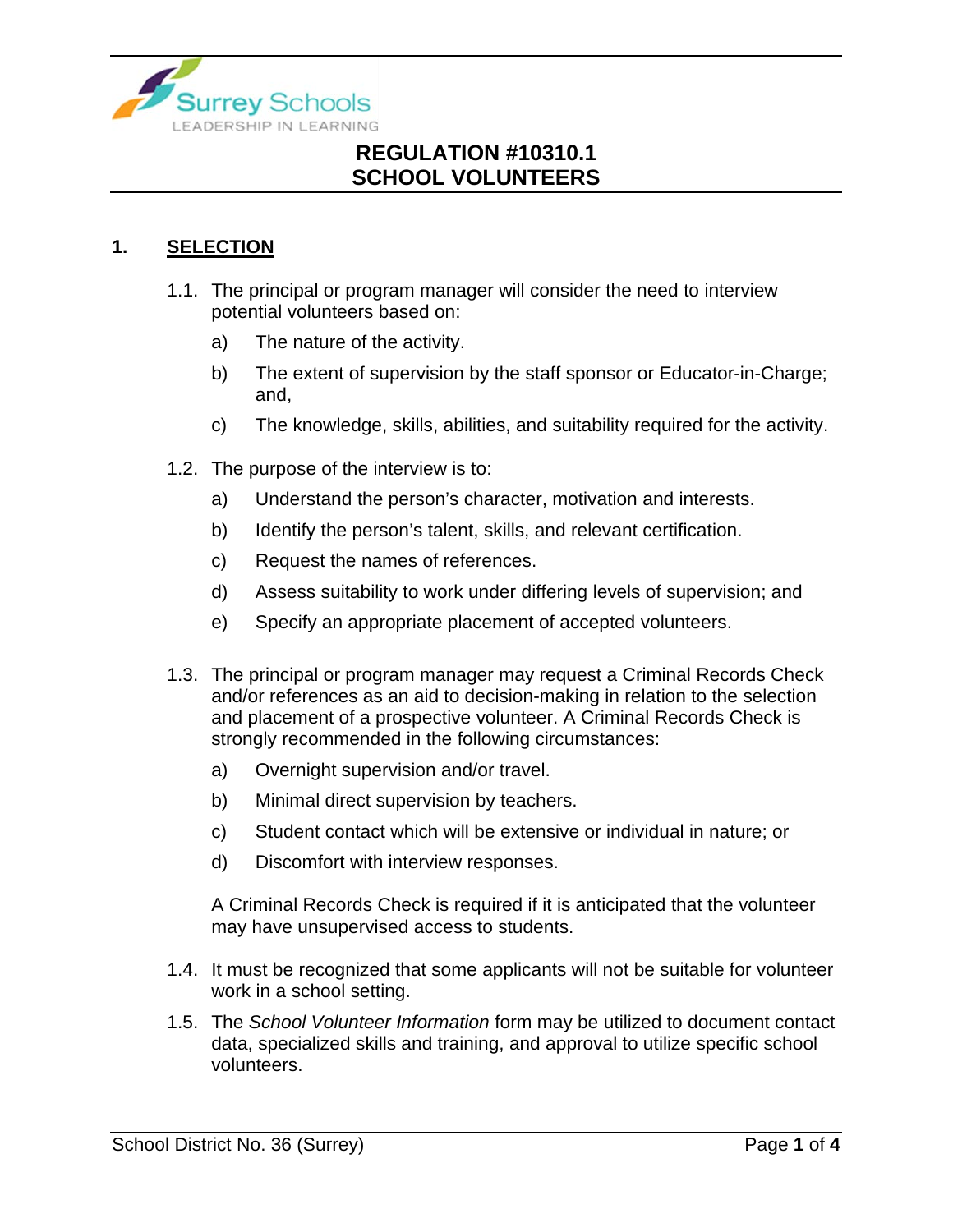

#### **2. ORIENTATION**

- 2.1. The principal, program manager or designate will ensure that volunteers are oriented as to:
	- a) Obligations and responsibilities of staff, volunteers and students.
	- b) School procedures related to safety, emergencies, and the reporting of incidents.
	- c) School calendar; and
	- d) Confidentiality requirements.

#### **3. INSURANCE**

- 3.1. Comprehensive general liability insurance covers volunteers for noncriminal acts while participating in any school district or school authorized and supervised activities. Volunteers may have some personal legal liability exposures, which may be insured under the liability section of homeowners, tenants or motor vehicle insurance policies.
- 3.2. Limited personal accident insurance coverage is provided for volunteers, while conducting their volunteer duties.

#### **4. VOLUNTEER DRIVERS**

4.1. The selection, orientation and supervision of volunteer drivers is addressed in [Regulation #10313.1 –](https://www.surreyschools.ca/departments/SECT/PoliciesRegulations/section_10000/Documents/10313.1%20Regulation.pdf) *Volunteer Drivers.* Concerns relate to driving capabilities, vehicle safety, roadworthiness, and vehicle insurance.

#### **5. REQUIREMENT FOR STAFF SPONSOR OR EDUCATOR-IN-CHARGE**

- 5.1. The principal or program manager may require a staff sponsor or Educatorin-Charge for activities organized and run by community volunteers.
- 5.2. The principal or program manager has the responsibility to determine the extent of a staff sponsor or Educator-in-Charge involvement in order to ensure that the activity is adequately supervised.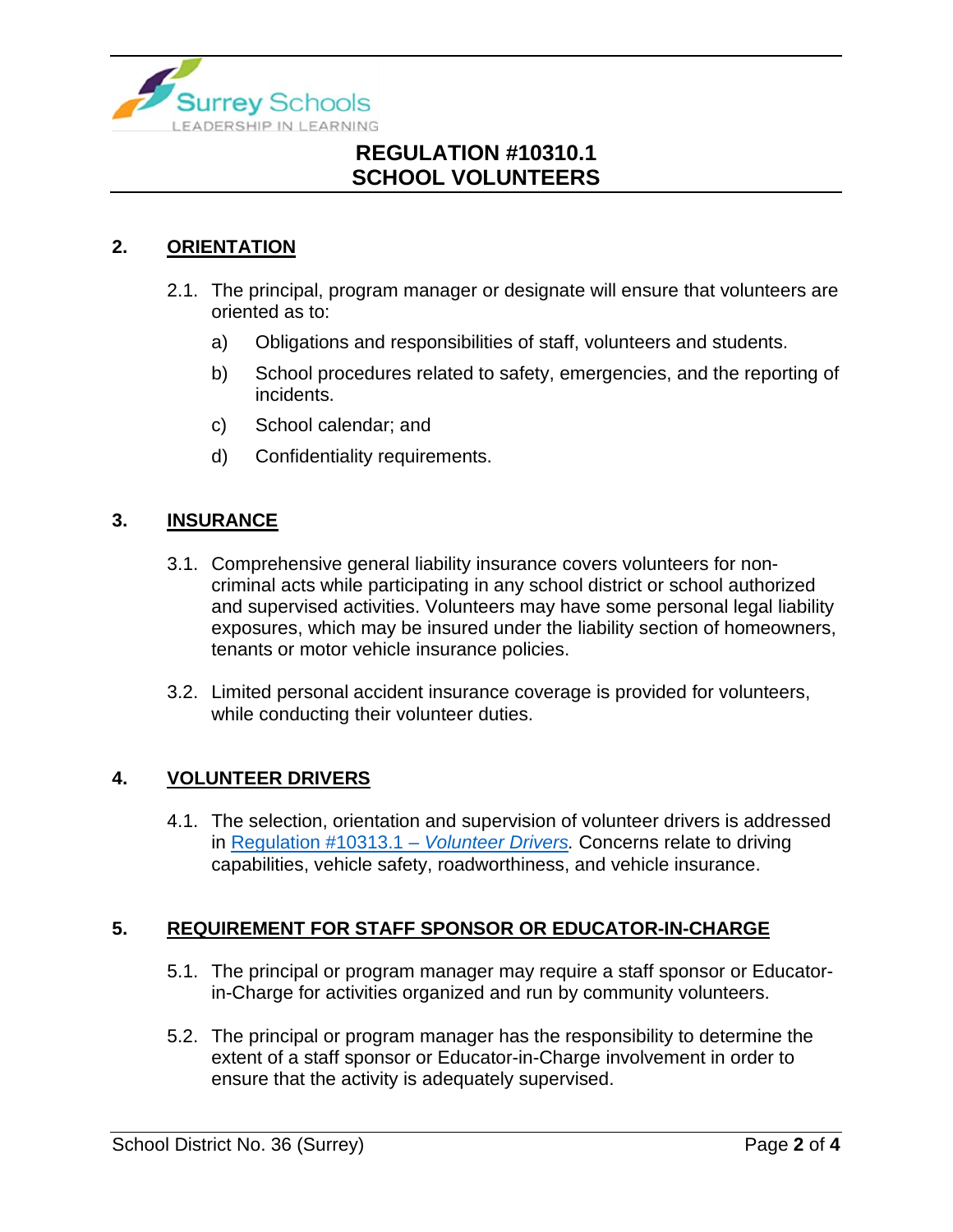

- 5.3. The principal or program manager will consider the level of risk involved in determining whether or not a staff sponsor or Educator-in-Charge is required and in determining the extent of their involvement.
- 5.4. A staff sponsor or Educator-in-Charge is required for events involving overnight travel unless waived by the superintendent of schools.

#### **6. VOLUNTEER COMMUNITY COACHES**

- 6.1. A "community coach" is defined as any individual who is not a school district employee and coaches a school team.
- 6.2. Community coaches are interviewed by the principal (in consultation with Athletic Coordinators where applicable) to:
	- a) Determine ability to work with age appropriate students of the school.
	- b) Identify specific training/competence in the selected sport (which may need to be verified by external resource personnel).
	- c) Communicate requirements for a Criminal Records Check; and,
	- d) Obtain details of qualification and certification on the district's *School Volunteer Information* form.
- 6.3. The community coach or (where applicable) staff sponsor or Educator-in-Charge is responsible to:
	- a) Report to the principal or designate on a regular basis about the program and schedules of the team.
	- b) Be in the building during practices.
	- c) Be present at all games, tournaments and travel events; and
	- d) Advise parents of all travel and supervision arrangements.
- 6.4. Community coaches under nineteen years of age and student teachers must be under the direct supervision of a staff sponsor or Educator-in-Charge at all times. Staff sponsors or Educators-in-Charge must make their presence known to opposing coaches/sponsors and tournament/event organizers.